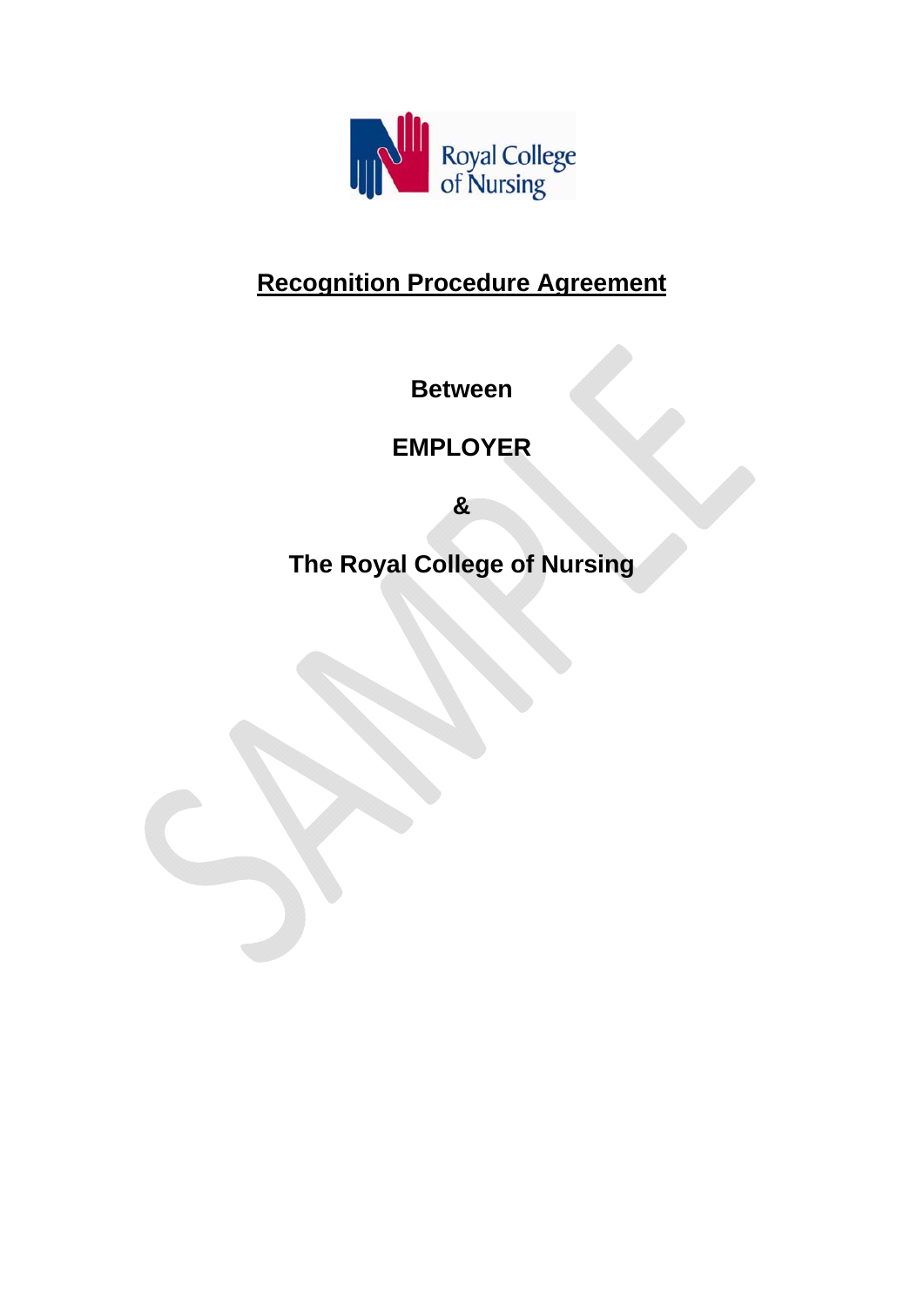This agreement is made on \_\_\_\_\_\_\_\_\_\_\_\_\_\_\_\_\_\_\_\_\_\_\_\_\_\_\_\_\_\_\_\_\_\_\_\_\_\_\_\_\_\_\_\_\_

Between \_\_\_\_\_\_\_\_\_\_\_\_\_\_\_\_\_\_\_\_\_\_\_\_\_\_\_\_\_\_\_\_\_\_\_\_\_\_\_\_\_\_\_\_\_\_\_\_\_\_\_\_\_\_\_\_\_\_\_\_

(hereinafter known as "employer" - the term includes the employers, managers or their representatives as appropriate) and the Royal College of Nursing known as the RCN, representing members employed by the employer.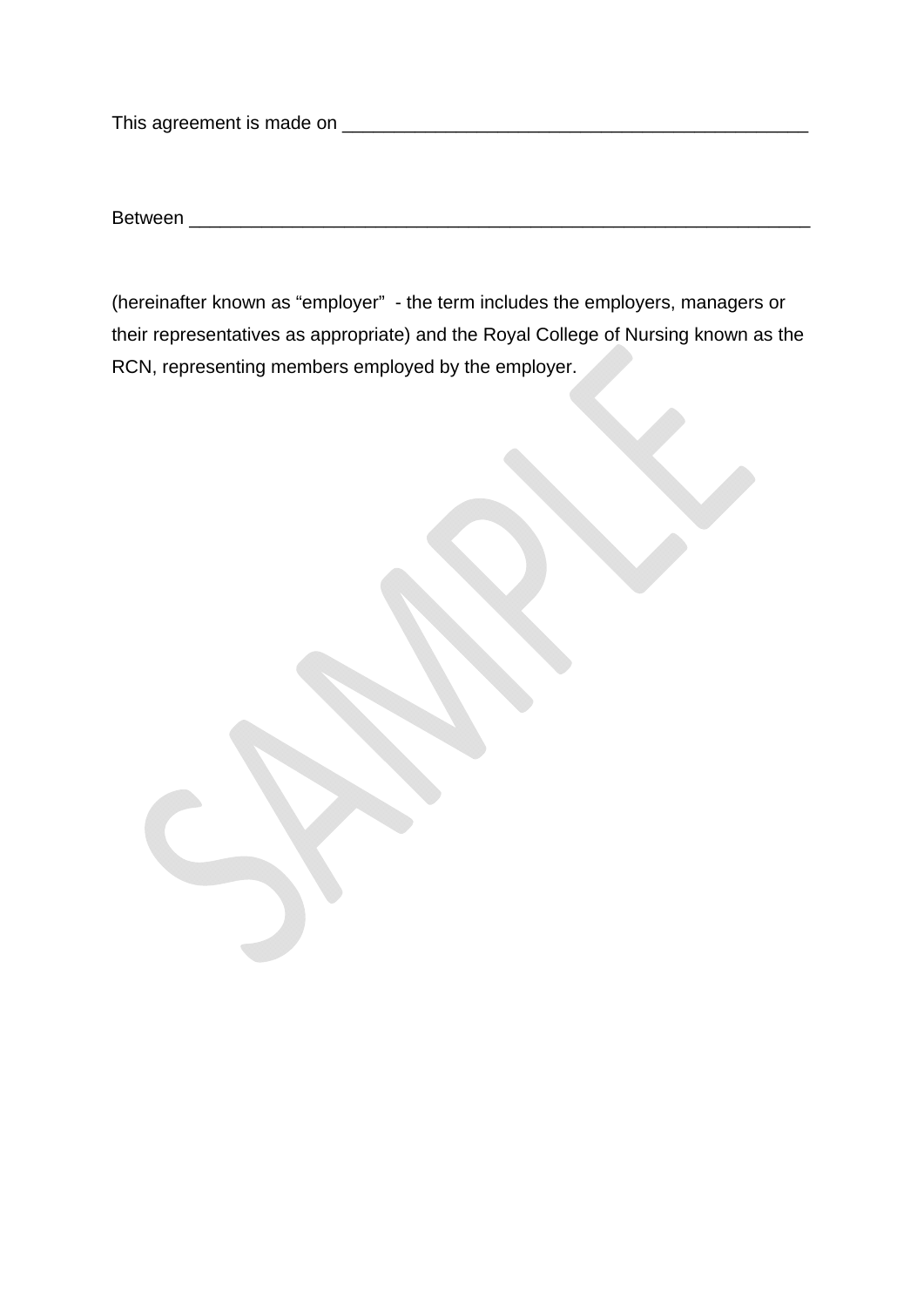#### **1. Purpose**

The purpose of this agreement is to provide a framework for successful partnership arrangements between the RCN and *(employer)* in order to develop professional practice and foster good employment relations.

It provides methods whereby *(employer)* will recognise the Royal College of Nursing to support, represent and bargain for its members.

### **2. Principles**

The employer and the RCN share a common objective – namely to ensure the efficiency and success of the employer for the benefit of all concerned.

- **2.1** Both the employer and the RCN recognise the employer's right to plan, organise and manage the activities of their business according to their business objectives. In turn, the employer recognises the benefits and RCN's right to recruit and represent the interests of their members and to work for improved professional practice and conditions of employment and work.
- **2.2** Both the employer and the RCN agree that it is in their mutual interest to observe a procedure where any issues arising between them can be resolved. Both are committed to:
	- Maintaining the smooth operation of agreements
	- Maintaining and improving employment relations, and resolving all issues as speedily as possible
	- The negotiation and consideration of any other matters that affect the employer and/or the employee
	- Exchanging timely information to promote good working relations
	- The speedy implementation of agreements
	- Developing a culture that is supportive to lifelong learning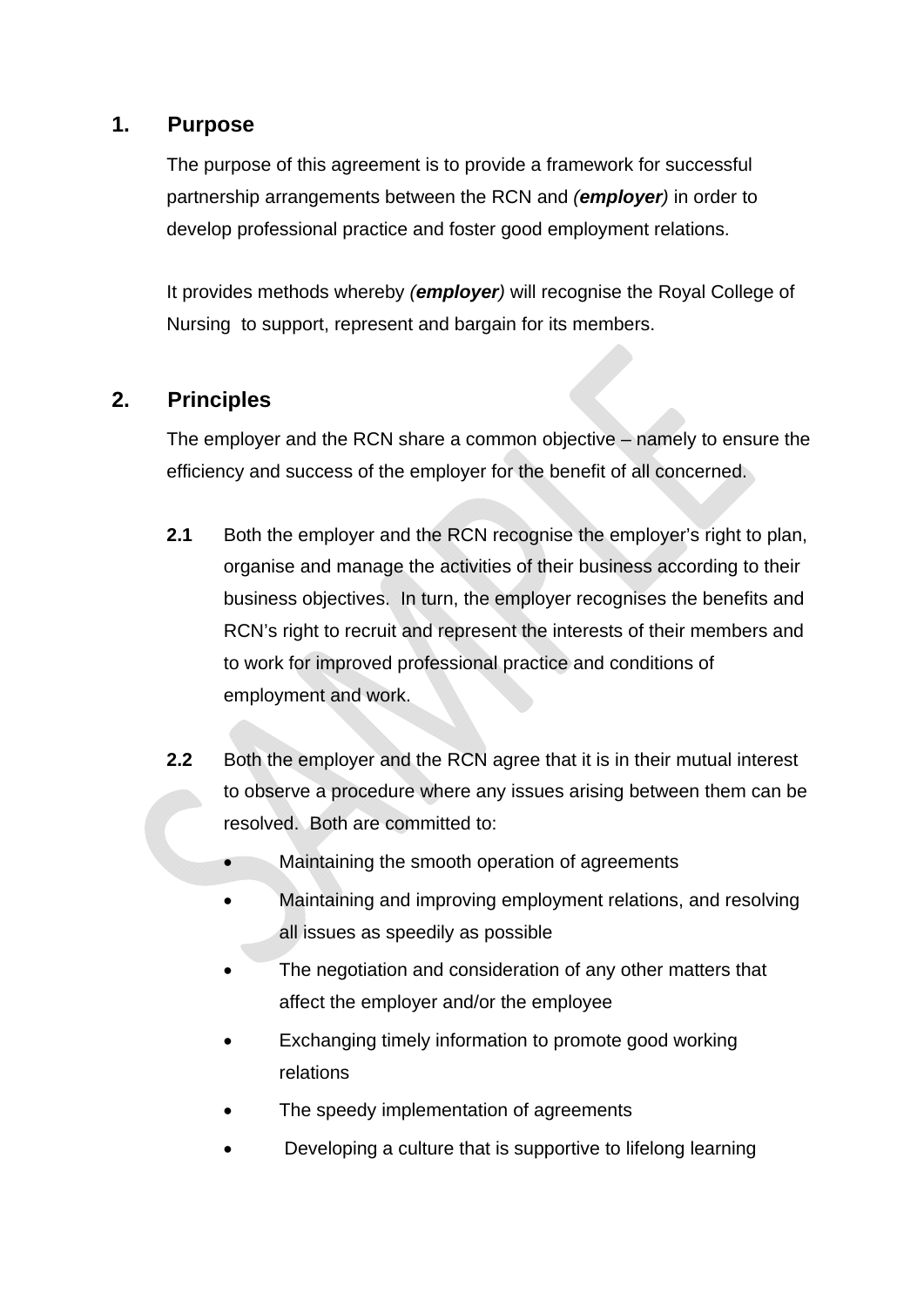- Developing best practice in professional nursing matters
- Increasing employees' engagement in both employment relations and professional and educational nursing matters

#### **3. Scope**

For the purpose of this agreement, these are to be sole bargaining rights, meaning the RCN shall only bargain on behalf of its members.

- **3.1** The employer and the employee (through the RCN) agree that their pursuit of these shared objectives under this Recognition Agreement shall be facilitated by:
	- **3.1.1 Negotiation** to reach agreements and to help fulfil the employer's legal responsibilities in respect of relevant employment legislation
	- **3.1.2 Consultation** to exchange views with a view to reaching consensus
	- **3.1.3 Information** to keep each side fully informed of all relevant matters
- **3.2** Matters that may be included in a recognition agreement by mutual agreement and the RCN consider examples of good practice essential to a partnership approach are:

| Terms and conditions of employment                     |
|--------------------------------------------------------|
| <b>Hours of Work</b>                                   |
| Holiday and sickness arrangements                      |
| Salary structures and pay and allowances               |
| Pensions                                               |
| Employment policies relating to the engagement or non- |
| engagement, or termination or suspension of employment |
| Allocation of work between employees or groups of      |
| employees                                              |
| Discipline and grievance procedures                    |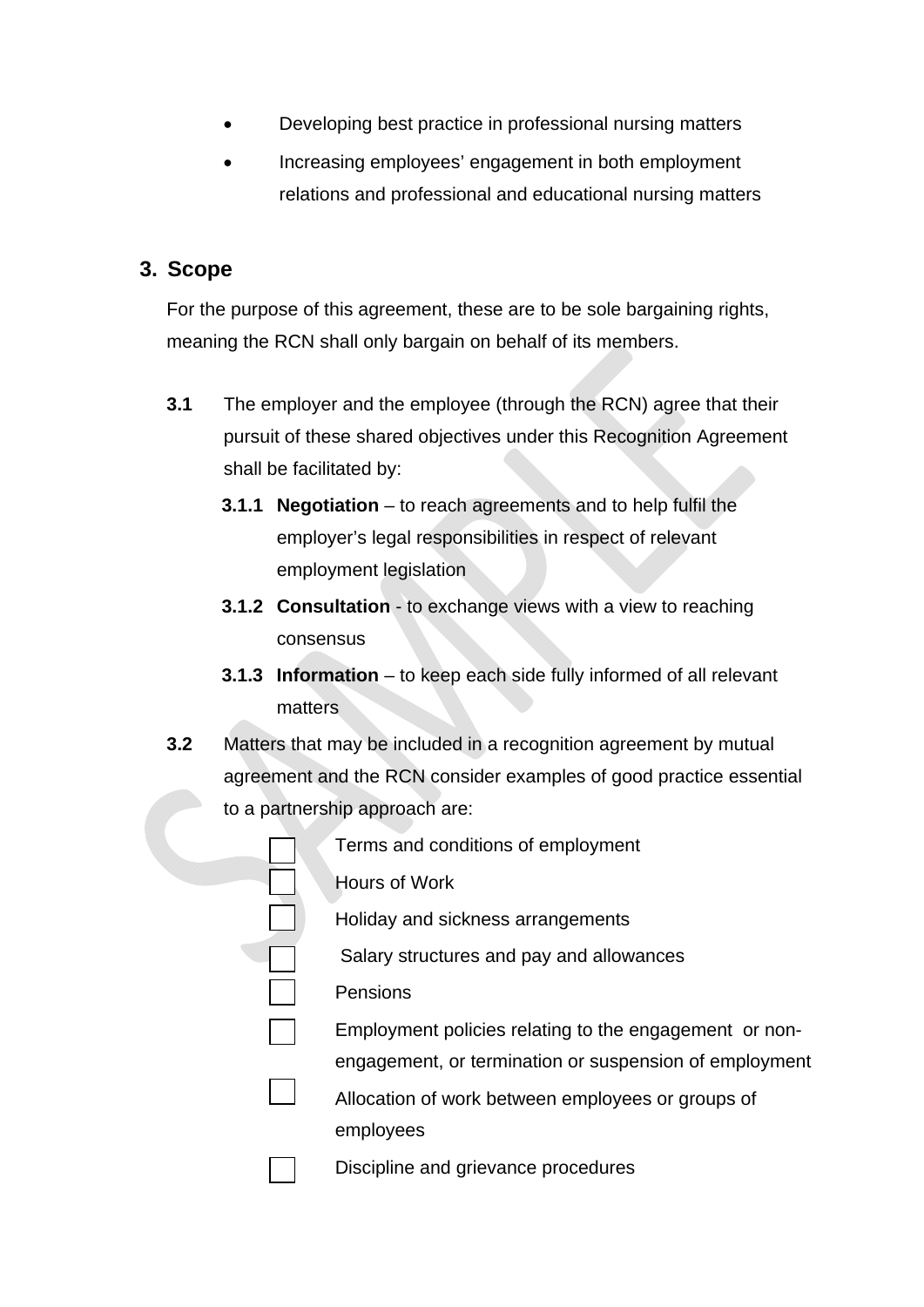|  | Redundancy, redeployment and relocation policy and       |
|--|----------------------------------------------------------|
|  | arrangements                                             |
|  | The development of flexible working and working time     |
|  | policies                                                 |
|  | Consultation with elected representatives on all matters |
|  | affecting the health, safety and welfare of employees    |
|  | Facilities for RCN-elected representatives               |
|  | Lifelong learning and continuing professional            |
|  | development                                              |
|  | The negotiation process itself, comprising a committee   |
|  | with representatives of the employer and the employee    |
|  | Equal opportunities issues and equality improvements     |
|  | Other professional nursing matters                       |
|  | Other matters agreed between the RCN and the             |
|  | employer                                                 |

#### **4 Representation**

The employer and the RCN recognises the employees' statutory right to be represented by a professional body, trade union or colleague of their choice for matters within the employer's disciplinary and grievance procedure, redundancy and business transfer legislation. To this end the employer promotes this agreement to all employees and encourages membership of the RCN and supports RCN members in electing representatives and officials to act on their behalf in accordance with the terms of this agreement.

#### **5 Functions of representatives**

The professional, educational and employment relations duties of representatives and officials are important responsibilities performed in addition to their substantive duties. This is recognised by the employer and the RCN.

**5.1** The duties of representatives and officials are as follows: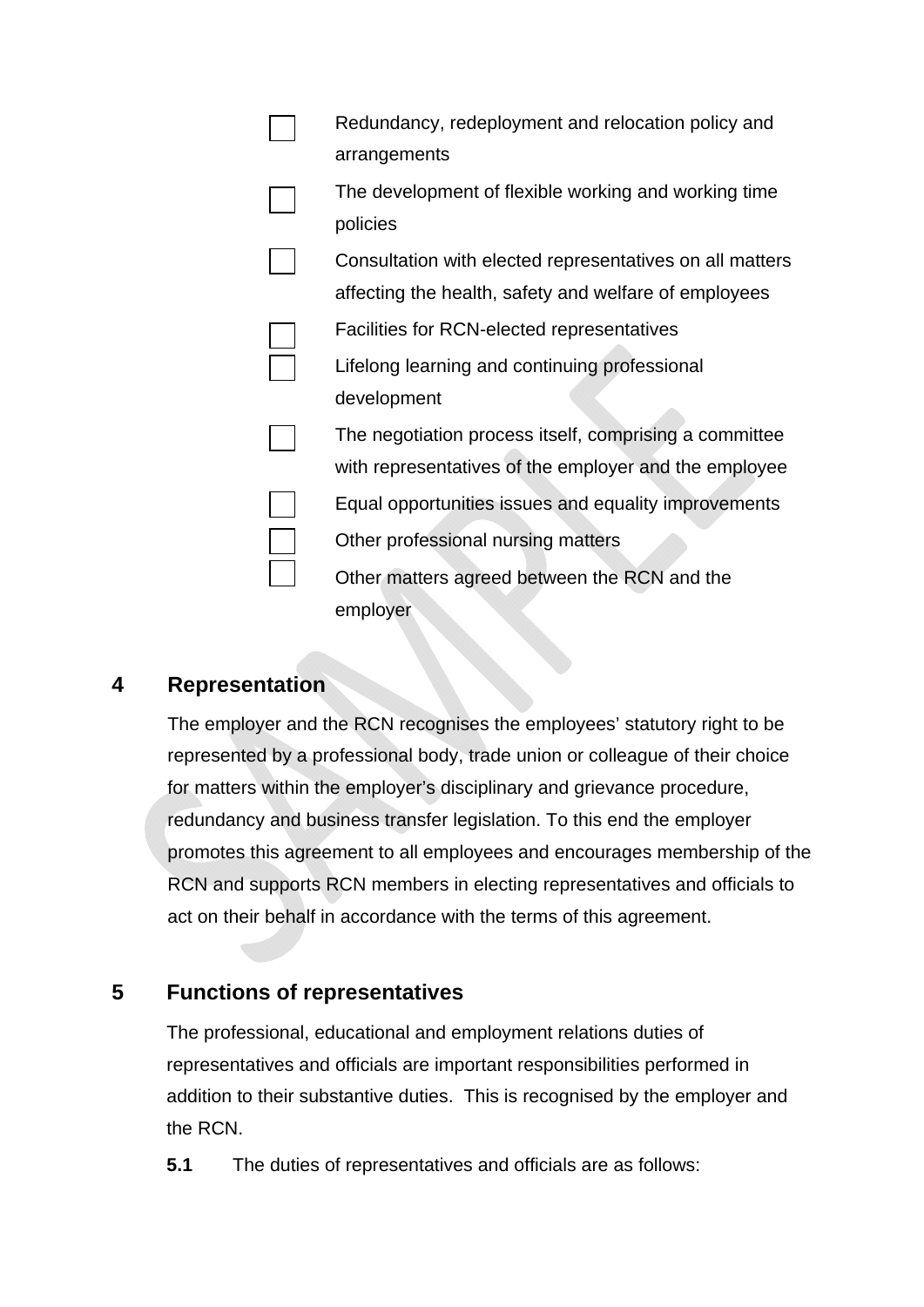- To be responsible to and for a particular group of members in a particular work area
- To undertake employment relations duties
- To promote and implement a safety culture at work
- To promote a learning culture
- To promote professional standards and education relevant to the workplace
- To be consulted on and to negotiate on behalf of members

#### **Duties may include**

(Employer and RCN will discuss relevant matters and delete those not applicable)

|  | Members' problems at work                                     |
|--|---------------------------------------------------------------|
|  | Grievances                                                    |
|  | Matters of discipline                                         |
|  | Heath and safety                                              |
|  | Equal opportunities                                           |
|  | Service conditions                                            |
|  | Work focussed training                                        |
|  | Continuing professional development opportunities for staff   |
|  | <b>Working Time Regulations</b>                               |
|  | Support professional nursing developments                     |
|  | Develop education and training opportunities                  |
|  | Recruit new members to the RCN from among all relevant        |
|  | employees in the employment area                              |
|  | Communicate with members and with the union body              |
|  | Represent the RCN in the employer's negotiating and           |
|  | consultative arrangements, at local, regional or national     |
|  | level                                                         |
|  | Meet with other representatives or officials or full time RCN |
|  | officers and attend RCN meetings                              |
|  | Seek to provide consistency and ensure agreements are         |
|  | adhered to at local level                                     |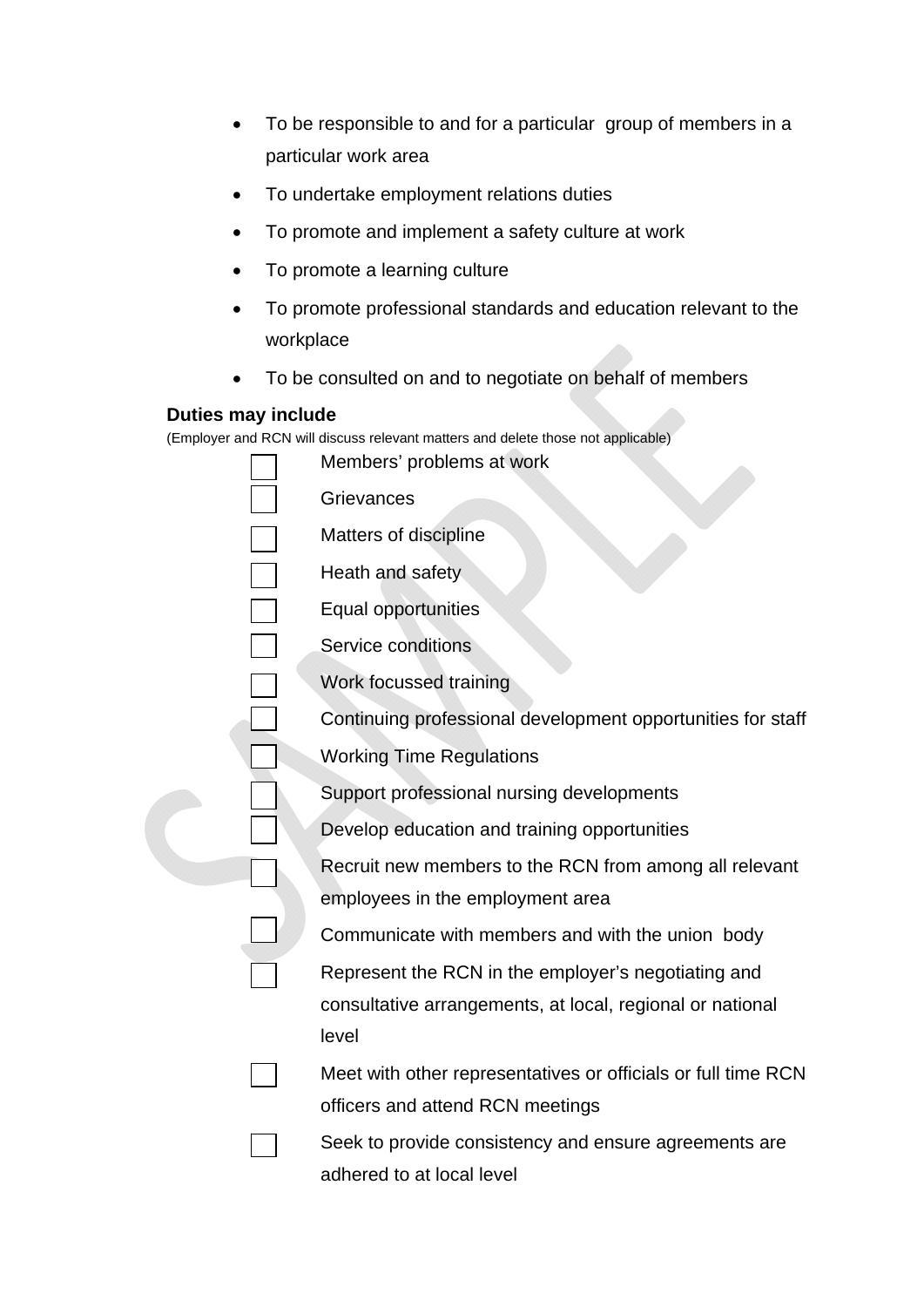Organise meetings of members during working hours with no loss of earnings

- **5.2** The election of representatives shall be determined by the RCN. The RCN agrees to notify employers with the names of elected officials, the area they represent and any change of representatives or officials. The RCN shall provide their accredited representative with written credentials.
- **5.3** Time-off and facilities for representatives' functions will be provided for as detailed in annex to this agreement
- **5.4** Action taken by representatives in pursuit of their duties under this agreement – or their legal obligations, or their union rules – shall not in any way affect their employment with the employer
- **5.5** Disciplinary action should not be taken against elected representatives until the employer has discussed the matter with a full-time officer of the RCN.

## **6. How negotiation takes place**

It is up to you, as to detail of how representation and negotiations are to take place. Negotiation may take the form of a formally constituted committee of employer and employee representatives or for smaller organisations may take the form of regular joint meetings between the employer and employee's representatives

The functions, scope and composition will be agreed with the full time union officials. It will be necessary to include provisions for the exchange of information. Time-off and facilities for representative's functions will be provided for as detailed in annex to this agreement. Any agreement should provide clear guidance for when and how a dispute arising from the